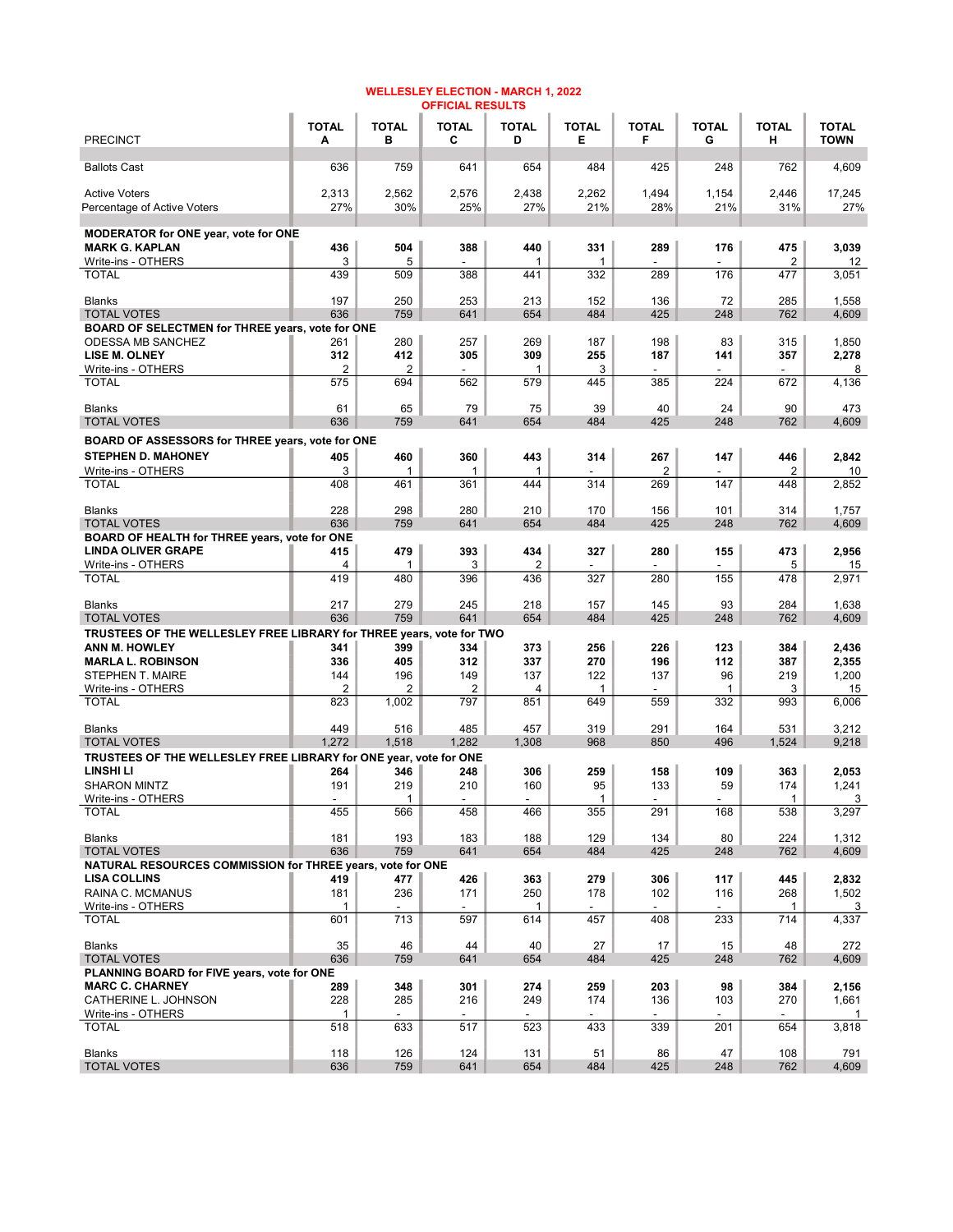|                                                                         |                   |                   | <b>OFFICIAL RESULTS</b> |                   |                   |                   |                   |                   |                             |
|-------------------------------------------------------------------------|-------------------|-------------------|-------------------------|-------------------|-------------------|-------------------|-------------------|-------------------|-----------------------------|
| <b>PRECINCT</b>                                                         | <b>TOTAL</b><br>A | <b>TOTAL</b><br>в | <b>TOTAL</b><br>C       | <b>TOTAL</b><br>D | <b>TOTAL</b><br>E | <b>TOTAL</b><br>F | <b>TOTAL</b><br>G | <b>TOTAL</b><br>н | <b>TOTAL</b><br><b>TOWN</b> |
|                                                                         |                   |                   |                         |                   |                   |                   |                   |                   |                             |
| BOARD OF PUBLIC WORKS for THREE years, vote for ONE                     |                   |                   |                         |                   |                   |                   |                   |                   |                             |
| <b>ELLEN L. KORPI</b>                                                   | 392               | 444               | 360                     | 420               | 305               | 265               | 158               | 444               | 2,788                       |
| Write-ins - OTHERS                                                      | $\overline{4}$    | 4                 |                         | -1                |                   | 6                 |                   | $\mathbf{1}$      | 16                          |
| <b>TOTAL</b>                                                            | 396               | 448               | 360                     | 421               | 305               | 271               | 158               | 445               | 2,804                       |
| <b>Blanks</b>                                                           | 240               | 311               | 281                     | 233               | 179               | 154               | 90                | 317               | 1,805                       |
| <b>TOTAL VOTES</b>                                                      | 636               | 759               | 641                     | 654               | 484               | 425               | 248               | 762               | 4,609                       |
| RECREATION COMMISSION for THREE years, vote for TWO                     |                   |                   |                         |                   |                   |                   |                   |                   |                             |
| <b>LAURANCE N. STUNTZ</b>                                               | 396               | 437               | 363                     | 393               | 291               | 271               | 138               | 413               | 2,702                       |
| <b>JOHN LANZA</b>                                                       | 58                | 43                | 64                      | 106               | 27                | 53                | 19                | 61                | 431                         |
| <b>JADEN CRAWFORD</b>                                                   | 5                 | 11                | 6                       | 13                | 24                | $\overline{7}$    | 13                | 60                | 139                         |
| Write-ins - OTHERS                                                      | 6                 | $\overline{7}$    | 5                       | $\overline{2}$    | 3                 | $\mathbf{1}$      | $\mathbf{1}$      | 9                 | 34                          |
| <b>TOTAL</b>                                                            | 465               | 498               | 438                     | 514               | 345               | 332               | 171               | 543               | 3,306                       |
| <b>Blanks</b>                                                           | 807               | 1.020             | 844                     | 794               | 623               | 518               | 325               | 981               | 5,912                       |
| <b>TOTAL VOTES</b>                                                      | 1,272             | 1,518             | 1.282                   | 1,308             | 968               | 850               | 496               | 1,524             | 9,218                       |
| SCHOOL COMMITTEE for THREE years, vote for ONE                          |                   |                   |                         |                   |                   |                   |                   |                   |                             |
| <b>NEAL B. GLICK</b>                                                    | 288               | 292               | 312                     | 194               | 202               | 181               | 68                | 322               | 1,859                       |
| <b>CRAIG EDWARD MACK</b>                                                | 317               | 412               | 267                     | 420               | 245               | 198               | 151               | 367               | 2,377                       |
| Write-ins - OTHERS                                                      |                   | 2                 | 1                       | 1                 |                   |                   |                   | $\mathbf{1}$      | 5                           |
| <b>TOTAL</b>                                                            | 605               | 706               | 580                     | 615               | 447               | 379               | 219               | 690               | 4,241                       |
| <b>Blanks</b>                                                           | 31                | 53                | 61                      | 39                | 37                | 46                | 29                | 72                | 368                         |
| <b>TOTAL VOTES</b>                                                      | 636               | 759               | 641                     | 654               | 484               | 425               | 248               | 762               | 4,609                       |
| <b>Town Meeting Member Elections</b>                                    |                   |                   |                         |                   |                   |                   |                   |                   |                             |
|                                                                         |                   |                   |                         |                   |                   |                   |                   |                   |                             |
| Precinct A Town Meeting Members, vote for not more than TEN (10:3 yrs.) |                   |                   |                         |                   |                   |                   |                   |                   |                             |
| <b>REBECCA LOUISE CRANE</b>                                             | 309               |                   |                         |                   |                   |                   |                   |                   |                             |
| <b>GWENN ROOS</b>                                                       | 278               |                   |                         |                   |                   |                   |                   |                   |                             |
| SUSAN LYSAGHT HURLEY                                                    | 299               |                   |                         |                   |                   |                   |                   |                   |                             |
| LAURENCE D FITZMAURICE                                                  | 284               |                   |                         |                   |                   |                   |                   |                   |                             |
| <b>CHRISTOPHER E SHEDD</b>                                              | 314               |                   |                         |                   |                   |                   |                   |                   |                             |
| <b>DUNCAN T ANDREWS</b>                                                 | 298               |                   |                         |                   |                   |                   |                   |                   |                             |
| <b>MEHTAP OZTURK YAGCI</b>                                              | 267               |                   |                         |                   |                   |                   |                   |                   |                             |
| <b>VIRGINIA V BRACCIA</b>                                               | 324               |                   |                         |                   |                   |                   |                   |                   |                             |
| <b>HUAN HUANG</b>                                                       | 293               |                   |                         |                   |                   |                   |                   |                   |                             |
| PATRICIA A MALLETT                                                      | 325               |                   |                         |                   |                   |                   |                   |                   |                             |
| Write-ins OTHERS                                                        | 15                |                   |                         |                   |                   |                   |                   |                   |                             |
| <b>TOTAL</b>                                                            | 3,006             |                   |                         |                   |                   |                   |                   |                   |                             |
| <b>Blanks</b>                                                           | 3.354             |                   |                         |                   |                   |                   |                   |                   |                             |
| <b>TOTAL VOTES</b>                                                      | 6,360             |                   |                         |                   |                   |                   |                   |                   |                             |

WELLESLEY ELECTION - MARCH 1, 2022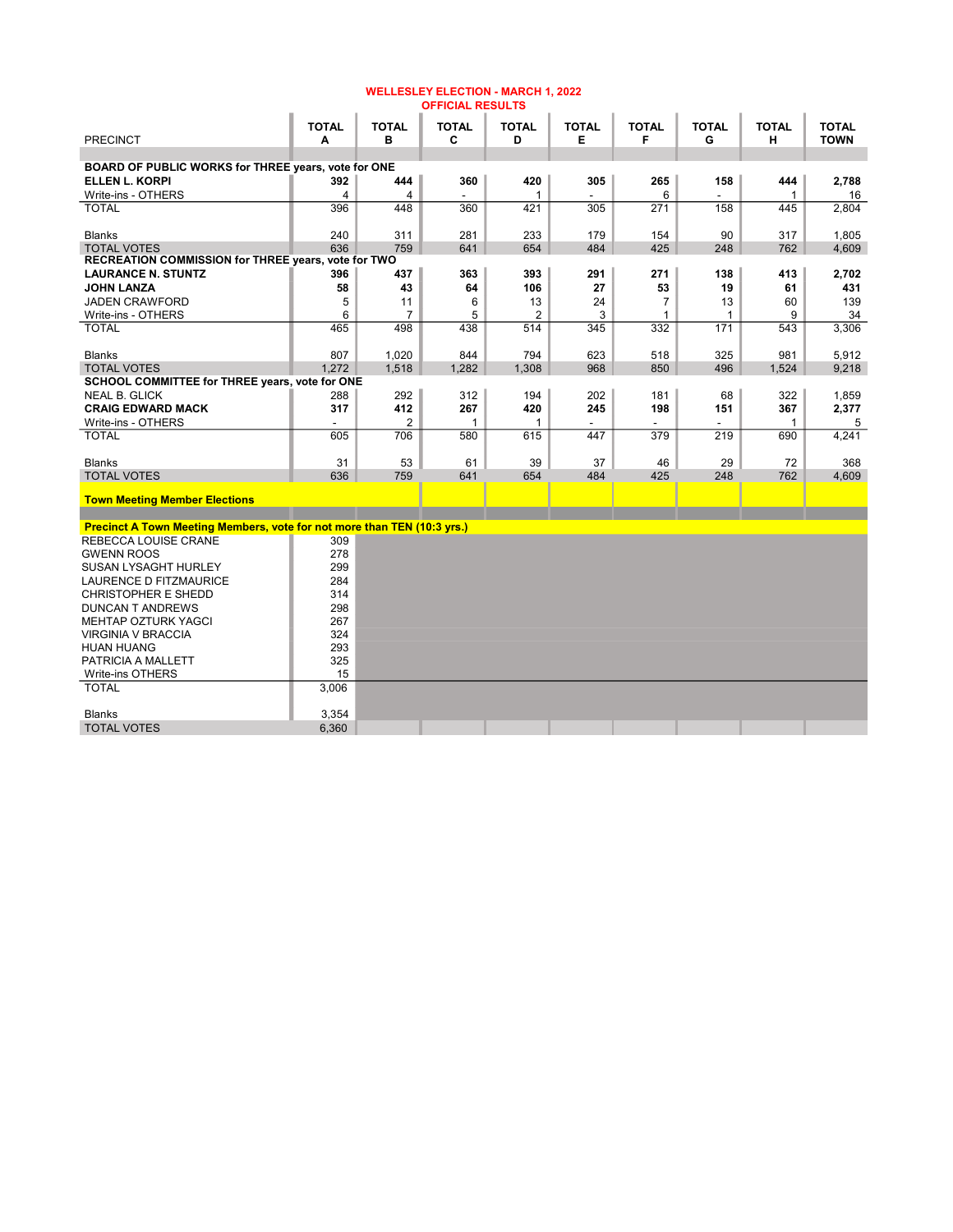| <b>OFFICIAL RESULTS</b>                                                                    |              |              |              |              |              |              |              |              |              |  |  |
|--------------------------------------------------------------------------------------------|--------------|--------------|--------------|--------------|--------------|--------------|--------------|--------------|--------------|--|--|
|                                                                                            | <b>TOTAL</b> | <b>TOTAL</b> | <b>TOTAL</b> | <b>TOTAL</b> | <b>TOTAL</b> | <b>TOTAL</b> | <b>TOTAL</b> | <b>TOTAL</b> | <b>TOTAL</b> |  |  |
| <b>PRECINCT</b>                                                                            | A            | в            | C            | D            | Е            | F            | G            | н            | <b>TOWN</b>  |  |  |
|                                                                                            |              |              |              |              |              |              |              |              |              |  |  |
| Precinct B Town Meeting Members, vote for not more than THIRTY (10:3yrs, 10:2yrs, 10:1yrs) |              |              |              |              |              |              |              |              |              |  |  |
| <b>IVY WANG</b>                                                                            |              | 291          |              |              |              |              |              |              |              |  |  |
| <b>HAIHONG LI</b>                                                                          |              | 188          |              |              |              |              |              |              |              |  |  |
| <b>SKYE JACOBS</b>                                                                         |              | 208          |              |              |              |              |              |              |              |  |  |
| PETRO LISOWSKY                                                                             |              | 186          |              |              |              |              |              |              |              |  |  |
| DAVID L MURPHY                                                                             |              | 195          |              |              |              |              |              |              |              |  |  |
| <b>MELISSA A MARTIN</b>                                                                    |              | 314          |              |              |              |              |              |              |              |  |  |
| <b>JOSEPH SCHOTT</b>                                                                       |              | 157          |              |              |              |              |              |              |              |  |  |
| ALBERT BENEDICT KRUG, III                                                                  |              | 201          |              |              |              |              |              |              |              |  |  |
| SONG HU                                                                                    |              | 141          |              |              |              |              |              |              |              |  |  |
| <b>EUNICE B GROARK</b>                                                                     |              | 265          |              |              |              |              |              |              |              |  |  |
| <b>EVAN R EKLUND</b>                                                                       |              | 146          |              |              |              |              |              |              |              |  |  |
| <b>KEVIN FRANCIS HANRON</b>                                                                |              | 134          |              |              |              |              |              |              |              |  |  |
| AMY E MCCARRON                                                                             |              | 229          |              |              |              |              |              |              |              |  |  |
| <b>JAMES L ROBERTI</b>                                                                     |              | 253          |              |              |              |              |              |              |              |  |  |
| JOSEPH MICHAEL HICKSON, III                                                                |              | 150          |              |              |              |              |              |              |              |  |  |
| <b>BETSY G ROBERTI</b>                                                                     |              | 251          |              |              |              |              |              |              |              |  |  |
| ROBERTA MORGENSTERN                                                                        |              | 210          |              |              |              |              |              |              |              |  |  |
| MIDDLETON ANSLEY MARTIN, JR                                                                |              | 161          |              |              |              |              |              |              |              |  |  |
| <b>CAROLINE A FRIENDLY</b>                                                                 |              | 260          |              |              |              |              |              |              |              |  |  |
| KATHERINE S CORT                                                                           |              | 216          |              |              |              |              |              |              |              |  |  |
| <b>ARTHUR S PRIVER</b>                                                                     |              | 187          |              |              |              |              |              |              |              |  |  |
| <b>KELLY C FRIENDLY</b>                                                                    |              | 274<br>163   |              |              |              |              |              |              |              |  |  |
| S PETER W JONES                                                                            |              | 242          |              |              |              |              |              |              |              |  |  |
| <b>NORA TRACY PHILLIPS</b><br><b>SCOTT K BENDER</b>                                        |              | 246          |              |              |              |              |              |              |              |  |  |
| <b>CHRISTINA HORNER</b>                                                                    |              | 161          |              |              |              |              |              |              |              |  |  |
| <b>GARY ARTHUR</b>                                                                         |              | 181          |              |              |              |              |              |              |              |  |  |
| PAUL THOMAS DELANEY                                                                        |              | 175          |              |              |              |              |              |              |              |  |  |
| NATHALIE Y de FONTNOUVELLE                                                                 |              | 155          |              |              |              |              |              |              |              |  |  |
| <b>FREDRICK E BUNGER</b>                                                                   |              | 149          |              |              |              |              |              |              |              |  |  |
| <b>DEED MCCOLLUM</b>                                                                       |              | 166          |              |              |              |              |              |              |              |  |  |
| LINDA H CHOW                                                                               |              | 333          |              |              |              |              |              |              |              |  |  |
| <b>MARY EATON CROWN</b>                                                                    |              | 182          |              |              |              |              |              |              |              |  |  |
| Write-ins OTHERS                                                                           |              | 49           |              |              |              |              |              |              |              |  |  |
| <b>TOTAL</b>                                                                               |              | 6,819        |              |              |              |              |              |              |              |  |  |
|                                                                                            |              |              |              |              |              |              |              |              |              |  |  |
| <b>Blanks</b>                                                                              |              | 15,951       |              |              |              |              |              |              |              |  |  |
| <b>TOTAL VOTES</b>                                                                         |              | 22,770       |              |              |              |              |              |              |              |  |  |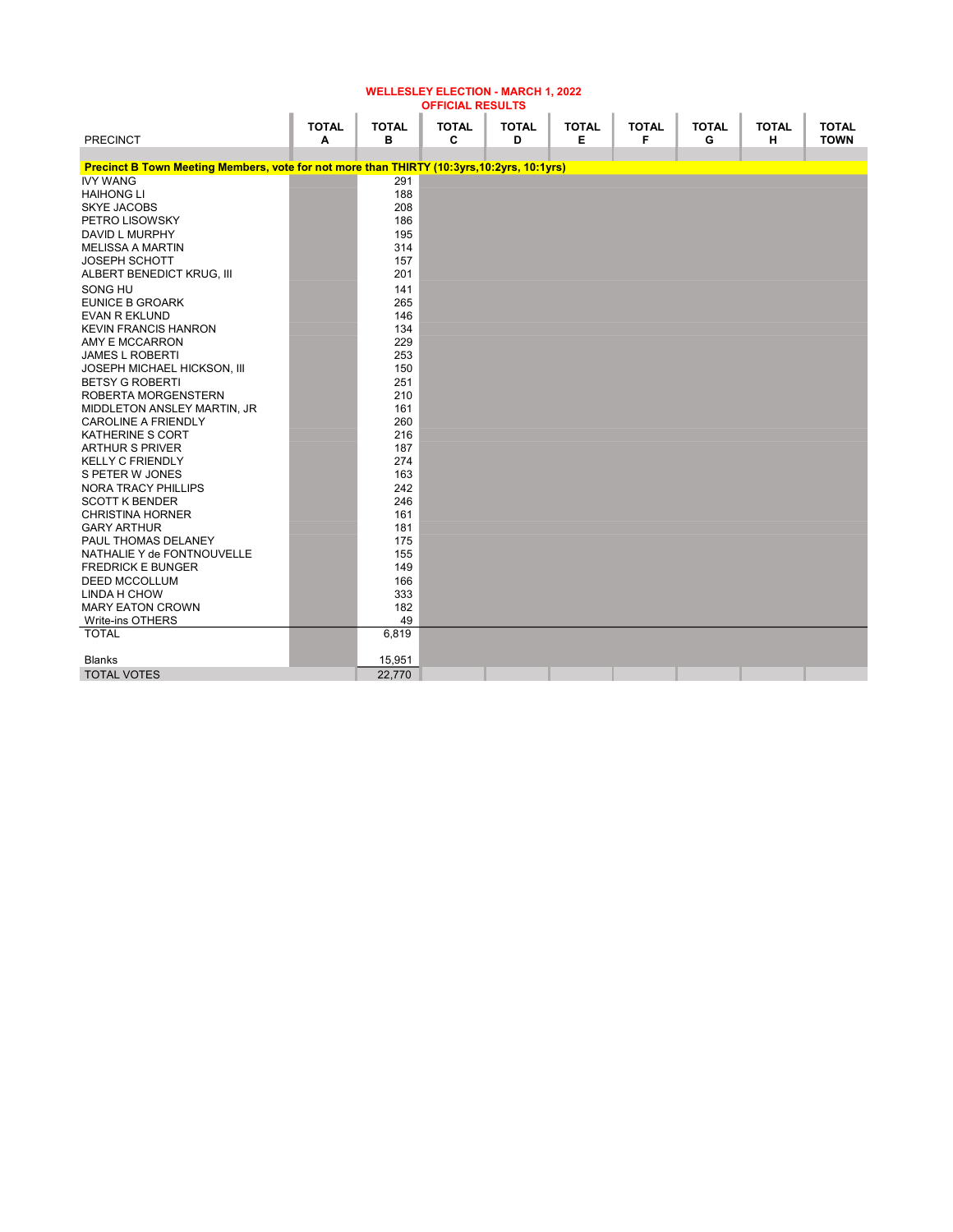| <b>OFFICIAL RESULTS</b>                                                                    |              |              |              |              |              |              |              |              |              |  |  |
|--------------------------------------------------------------------------------------------|--------------|--------------|--------------|--------------|--------------|--------------|--------------|--------------|--------------|--|--|
|                                                                                            | <b>TOTAL</b> | <b>TOTAL</b> | <b>TOTAL</b> | <b>TOTAL</b> | <b>TOTAL</b> | <b>TOTAL</b> | <b>TOTAL</b> | <b>TOTAL</b> | <b>TOTAL</b> |  |  |
| <b>PRECINCT</b>                                                                            | A            | в            | C            | D            | Е            | F            | G            | н            | <b>TOWN</b>  |  |  |
|                                                                                            |              |              |              |              |              |              |              |              |              |  |  |
| Precinct C Town Meeting Members, vote for not more than THIRTY (10:3yrs, 10:2yrs, 10:1yrs) |              |              |              |              |              |              |              |              |              |  |  |
| ANDREA N WARD                                                                              |              |              | 191          |              |              |              |              |              |              |  |  |
| <b>WENDY HARRIS GARBER</b>                                                                 |              |              | 150          |              |              |              |              |              |              |  |  |
| <b>LEANNE J LEIBMAN</b>                                                                    |              |              | 186          |              |              |              |              |              |              |  |  |
| SHANI M DEFINA                                                                             |              |              | 200          |              |              |              |              |              |              |  |  |
| ANDREA P LINDSEY                                                                           |              |              | 91           |              |              |              |              |              |              |  |  |
| <b>HYUN SOOK RYU SONG</b>                                                                  |              |              | 162          |              |              |              |              |              |              |  |  |
| MARTIN JAY MCHALE, JR                                                                      |              |              | 134          |              |              |              |              |              |              |  |  |
| <b>STEVEN D FESSLER</b>                                                                    |              |              | 138          |              |              |              |              |              |              |  |  |
| <b>CHRISTINE S MIZZI</b>                                                                   |              |              | 200          |              |              |              |              |              |              |  |  |
| <b>SUSAN K MAGGIONI</b>                                                                    |              |              | 118          |              |              |              |              |              |              |  |  |
| LINDA OLIVER GRAPE                                                                         |              |              | 189          |              |              |              |              |              |              |  |  |
| ANN WELKE RAPPAPORT                                                                        |              |              | 166          |              |              |              |              |              |              |  |  |
| <b>SHARON L GRAY</b>                                                                       |              |              | 153          |              |              |              |              |              |              |  |  |
| JEFFREY L LEVITAN                                                                          |              |              | 98           |              |              |              |              |              |              |  |  |
| <b>ROYALL H SWITZLER</b>                                                                   |              |              | 150          |              |              |              |              |              |              |  |  |
| BEATRICE BEZMALINOVIC DHEBAR                                                               |              |              | 127          |              |              |              |              |              |              |  |  |
| AMY SB GOTTSCHALK                                                                          |              |              | 182          |              |              |              |              |              |              |  |  |
| LOIS C. SULLIVAN                                                                           |              |              | 146          |              |              |              |              |              |              |  |  |
| <b>MARCIA TESTA SIMONSON</b>                                                               |              |              | 132          |              |              |              |              |              |              |  |  |
| KATHY Y EGAN                                                                               |              |              | 130          |              |              |              |              |              |              |  |  |
| MARY PENELOPE ROSSANO                                                                      |              |              | 94           |              |              |              |              |              |              |  |  |
| <b>SARA H RAVERET</b>                                                                      |              |              | 164          |              |              |              |              |              |              |  |  |
| ANN M HOWLEY                                                                               |              |              | 146          |              |              |              |              |              |              |  |  |
| <b>PAMELA POSEY</b>                                                                        |              |              | 113          |              |              |              |              |              |              |  |  |
| <b>DONALD S SHEPARD</b>                                                                    |              |              | 76           |              |              |              |              |              |              |  |  |
| LUCY ROONEY KAPPLES                                                                        |              |              | 143          |              |              |              |              |              |              |  |  |
| LUCIENNE V RONCO                                                                           |              |              | 123          |              |              |              |              |              |              |  |  |
| PETER A MARX                                                                               |              |              | 93           |              |              |              |              |              |              |  |  |
| <b>MORRIS RUSTY KELLOGG</b>                                                                |              |              | 118          |              |              |              |              |              |              |  |  |
| <b>KELLY MCCOULF NORRIS</b>                                                                |              |              | 99           |              |              |              |              |              |              |  |  |
| SARAH H PEDERSEN                                                                           |              |              | 143          |              |              |              |              |              |              |  |  |
| <b>HOLLY M GRACE</b>                                                                       |              |              | 116          |              |              |              |              |              |              |  |  |
| <b>KATE MCGEOUGH</b>                                                                       |              |              | 141          |              |              |              |              |              |              |  |  |
| THOMAS H ULFELDER                                                                          |              |              | 180          |              |              |              |              |              |              |  |  |
| ELIZABETH LASHWAY                                                                          |              |              | 115          |              |              |              |              |              |              |  |  |
| Write-ins OTHERS                                                                           |              |              | 6            |              |              |              |              |              |              |  |  |
| <b>TOTAL</b>                                                                               |              |              | 4,913        |              |              |              |              |              |              |  |  |
|                                                                                            |              |              |              |              |              |              |              |              |              |  |  |
| Blanks                                                                                     |              |              | 14,317       |              |              |              |              |              |              |  |  |
| <b>TOTAL VOTES</b>                                                                         |              |              | 19,230       |              |              |              |              |              |              |  |  |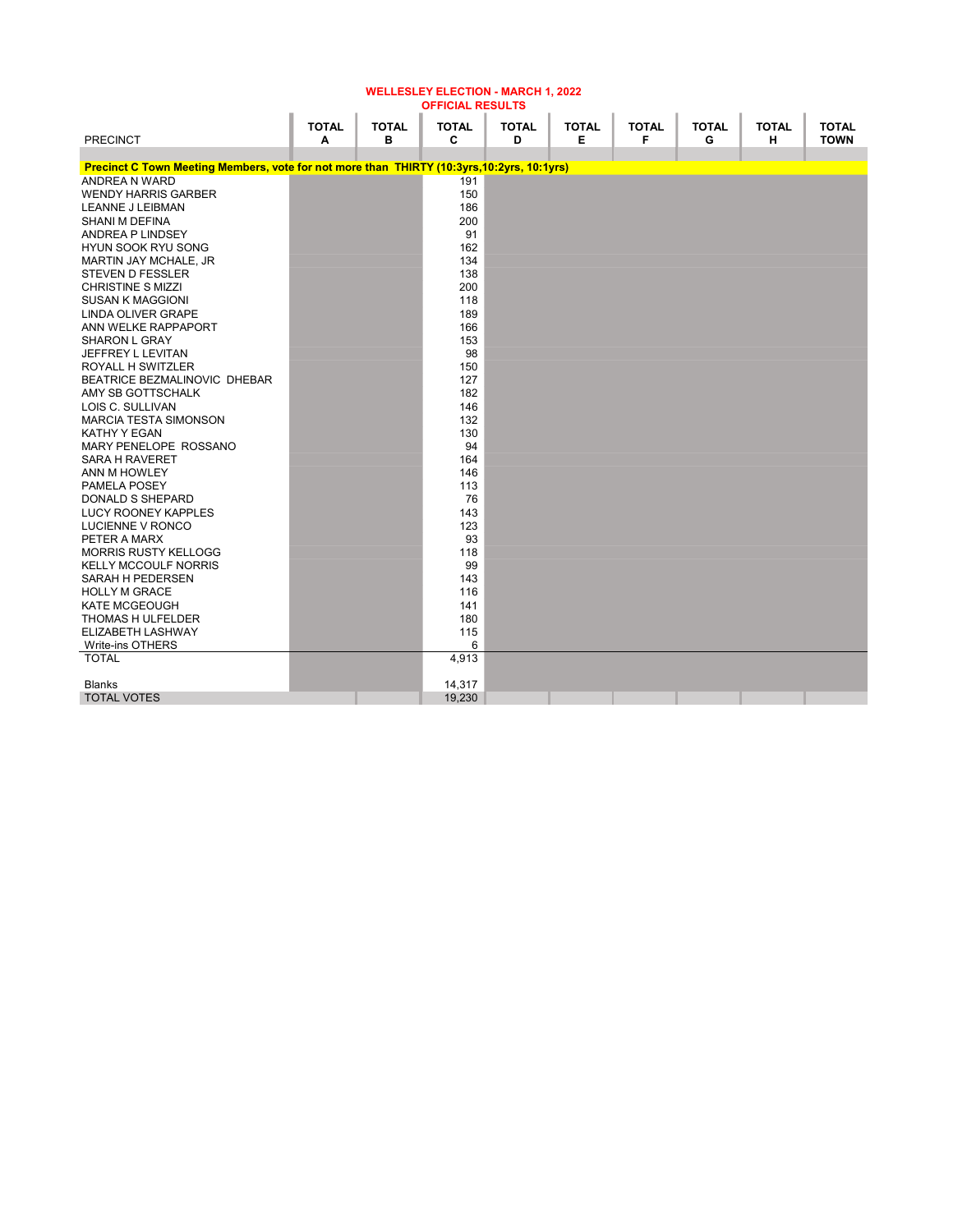| <b>OFFICIAL RESULTS</b>                                                                    |              |              |              |                |              |              |              |              |              |  |  |
|--------------------------------------------------------------------------------------------|--------------|--------------|--------------|----------------|--------------|--------------|--------------|--------------|--------------|--|--|
|                                                                                            | <b>TOTAL</b> | <b>TOTAL</b> | <b>TOTAL</b> | <b>TOTAL</b>   | <b>TOTAL</b> | <b>TOTAL</b> | <b>TOTAL</b> | <b>TOTAL</b> | <b>TOTAL</b> |  |  |
| <b>PRECINCT</b>                                                                            | A            | в            | C            | D              | Е            | F            | G            | н            | <b>TOWN</b>  |  |  |
|                                                                                            |              |              |              |                |              |              |              |              |              |  |  |
| Precinct D Town Meeting Members, vote for not more than THIRTY (10:3yrs, 10:2yrs, 10:1yrs) |              |              |              |                |              |              |              |              |              |  |  |
| <b>DIANE E HALL</b>                                                                        |              |              |              | 166            |              |              |              |              |              |  |  |
| <b>CHRISTINE A KEHOE</b>                                                                   |              |              |              | 232            |              |              |              |              |              |  |  |
| <b>DEREK B REDGATE</b>                                                                     |              |              |              | 162            |              |              |              |              |              |  |  |
| <b>ILLANA S NISSENBAUM</b>                                                                 |              |              |              | 183            |              |              |              |              |              |  |  |
| <b>MAURA MURPHY</b>                                                                        |              |              |              | 204            |              |              |              |              |              |  |  |
| <b>LORI A FERRANTE</b>                                                                     |              |              |              | 150            |              |              |              |              |              |  |  |
| ELIZABETH SULLIVAN WOODS                                                                   |              |              |              | 221            |              |              |              |              |              |  |  |
| RICHARD GORDON HOWES                                                                       |              |              |              | 107            |              |              |              |              |              |  |  |
| W ARTHUR GARRITY III                                                                       |              |              |              | 176            |              |              |              |              |              |  |  |
| <b>MARGIE PALLADINO</b>                                                                    |              |              |              | 192            |              |              |              |              |              |  |  |
| PATTI QUIGLEY                                                                              |              |              |              | 329            |              |              |              |              |              |  |  |
| ETHAN I DAVIS                                                                              |              |              |              | 146            |              |              |              |              |              |  |  |
| <b>GAIL FRANCES SULLIVAN</b>                                                               |              |              |              | 154            |              |              |              |              |              |  |  |
| <b>IAN COHEN</b>                                                                           |              |              |              | 183            |              |              |              |              |              |  |  |
| CAROL LYNN ALMEDA-MORROW                                                                   |              |              |              | 181            |              |              |              |              |              |  |  |
| SANDRA SABA JOSEPH                                                                         |              |              |              | 218            |              |              |              |              |              |  |  |
| ELLIOT GODFREY SWAN                                                                        |              |              |              | 167            |              |              |              |              |              |  |  |
| <b>STEPHEN G MURPHY</b>                                                                    |              |              |              | 179            |              |              |              |              |              |  |  |
| <b>MARK B BENJAMIN</b>                                                                     |              |              |              | 166            |              |              |              |              |              |  |  |
| ELIZABETH H SHLALA                                                                         |              |              |              | 129            |              |              |              |              |              |  |  |
| <b>CRAIG EDWARD MACK</b>                                                                   |              |              |              | 353            |              |              |              |              |              |  |  |
| JOHN D LANZA                                                                               |              |              |              | 212            |              |              |              |              |              |  |  |
| <b>LINA EVE VITA MUSAYEV</b>                                                               |              |              |              | 202            |              |              |              |              |              |  |  |
| <b>MASON R SMITH</b>                                                                       |              |              |              | 201            |              |              |              |              |              |  |  |
| JOHN W HUSSEY JR                                                                           |              |              |              | 111            |              |              |              |              |              |  |  |
| LAURA ROBERT-FRAGASSO                                                                      |              |              |              | 128            |              |              |              |              |              |  |  |
| <b>JOHN G SCHULER</b>                                                                      |              |              |              | 171            |              |              |              |              |              |  |  |
| <b>RICHARD D HILL JR</b>                                                                   |              |              |              | 120            |              |              |              |              |              |  |  |
| <b>QUENTIN S PRIDEAUX</b>                                                                  |              |              |              | 223            |              |              |              |              |              |  |  |
| <b>LAURA SCHOTSKY OLTON</b>                                                                |              |              |              | 196            |              |              |              |              |              |  |  |
| ANN-MARA S LANZA                                                                           |              |              |              | 246            |              |              |              |              |              |  |  |
| <b>MARY BETH GRIMM</b>                                                                     |              |              |              | 133            |              |              |              |              |              |  |  |
| Write-ins OTHERS                                                                           |              |              |              | $\overline{7}$ |              |              |              |              |              |  |  |
| <b>TOTAL</b>                                                                               |              |              |              | 5,948          |              |              |              |              |              |  |  |
|                                                                                            |              |              |              |                |              |              |              |              |              |  |  |
| <b>Blanks</b>                                                                              |              |              |              | 13,672         |              |              |              |              |              |  |  |
| <b>TOTAL VOTES</b>                                                                         |              |              |              | 19,620         |              |              |              |              |              |  |  |

WELLESLEY ELECTION - MARCH 1, 2022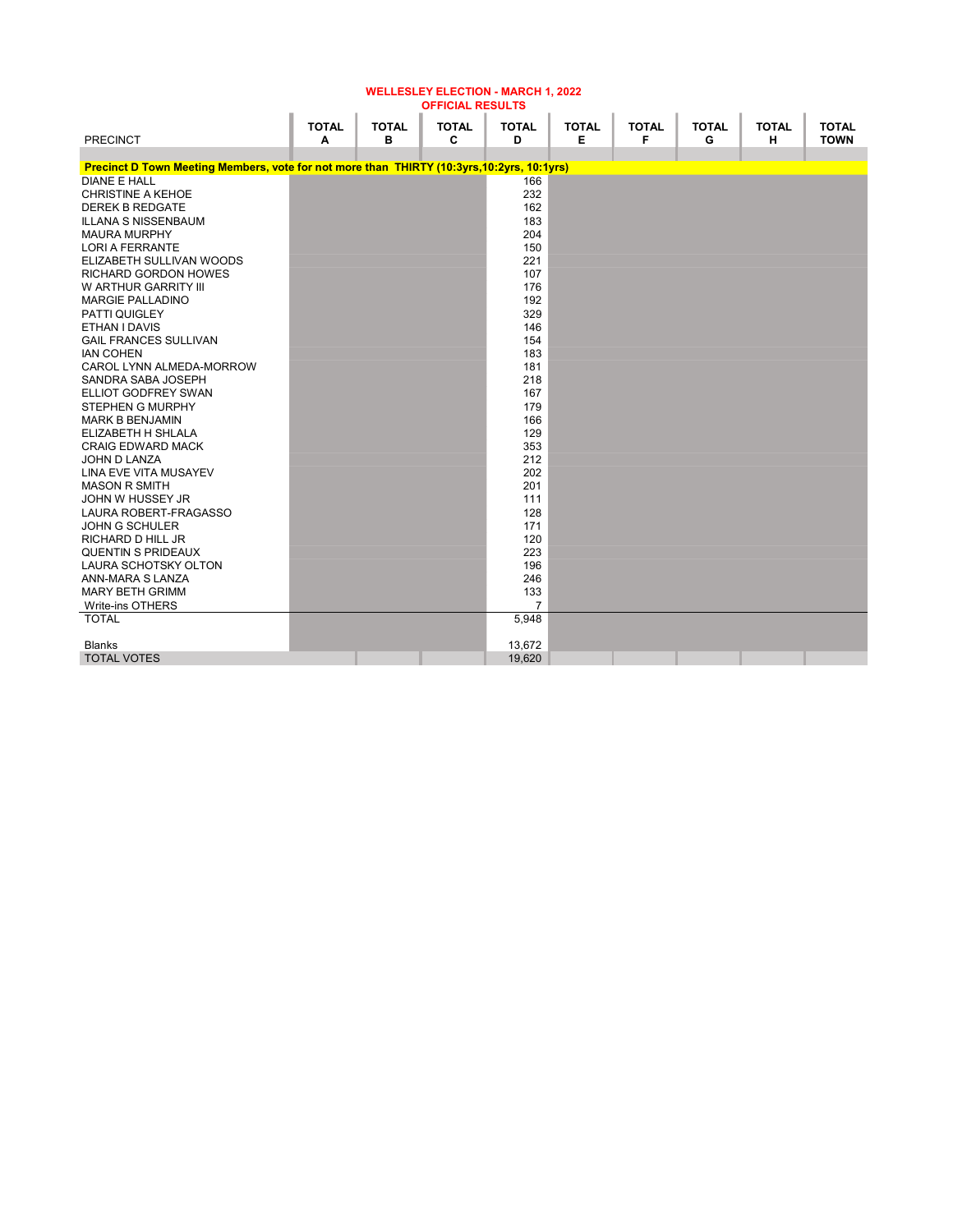| <b>OFFICIAL RESULTS</b>                                                                    |              |              |              |              |                |              |              |              |              |  |  |
|--------------------------------------------------------------------------------------------|--------------|--------------|--------------|--------------|----------------|--------------|--------------|--------------|--------------|--|--|
|                                                                                            | <b>TOTAL</b> | <b>TOTAL</b> | <b>TOTAL</b> | <b>TOTAL</b> | <b>TOTAL</b>   | <b>TOTAL</b> | <b>TOTAL</b> | <b>TOTAL</b> | <b>TOTAL</b> |  |  |
| <b>PRECINCT</b>                                                                            | A            | в            | C            | D            | Е              | F            | G            | н            | <b>TOWN</b>  |  |  |
|                                                                                            |              |              |              |              |                |              |              |              |              |  |  |
| Precinct E Town Meeting Members, vote for not more than THIRTY (10:3yrs, 10:2yrs, 10:1yrs) |              |              |              |              |                |              |              |              |              |  |  |
| <b>JOHN FREDERICK ERHARD</b>                                                               |              |              |              |              | 112            |              |              |              |              |  |  |
| <b>RUSSELL THOMAS GENTRY</b>                                                               |              |              |              |              | 118            |              |              |              |              |  |  |
| NANCY L GOODEN WESTENBERG                                                                  |              |              |              |              | 143            |              |              |              |              |  |  |
| THOMAS J MACDONALD                                                                         |              |              |              |              | 106            |              |              |              |              |  |  |
| <b>SYLVIA T HAHN-GRIFFITHS</b>                                                             |              |              |              |              | 142            |              |              |              |              |  |  |
| <b>JACQUI VAN LOOY</b>                                                                     |              |              |              |              | 138            |              |              |              |              |  |  |
| <b>DENNIS M DISCHINO</b>                                                                   |              |              |              |              | 94             |              |              |              |              |  |  |
| <b>LISE M OLNEY</b>                                                                        |              |              |              |              | 241            |              |              |              |              |  |  |
| JEFFREY KLURFELD                                                                           |              |              |              |              | 93             |              |              |              |              |  |  |
| <b>REGINA C LAROCQUE</b>                                                                   |              |              |              |              | 146            |              |              |              |              |  |  |
| PAUL A CRAMER                                                                              |              |              |              |              | 166            |              |              |              |              |  |  |
| <b>NEAL R GOINS</b>                                                                        |              |              |              |              | 140            |              |              |              |              |  |  |
| <b>RANI ELWY</b>                                                                           |              |              |              |              | 157            |              |              |              |              |  |  |
| <b>MARY GARD</b>                                                                           |              |              |              |              | 178            |              |              |              |              |  |  |
| <b>KEVIN J MACDONALD</b>                                                                   |              |              |              |              | 139            |              |              |              |              |  |  |
| ODESSA MB SANCHEZ                                                                          |              |              |              |              | 238            |              |              |              |              |  |  |
| <b>SUKRU CINAR</b>                                                                         |              |              |              |              | 108            |              |              |              |              |  |  |
| <b>WENDY A HAERING-ENGELS</b>                                                              |              |              |              |              | 138            |              |              |              |              |  |  |
| <b>JESSICA BETH GRAHAM</b>                                                                 |              |              |              |              | 143            |              |              |              |              |  |  |
| CATHERINE L JOHNSON                                                                        |              |              |              |              | 178            |              |              |              |              |  |  |
| <b>RAINA C MCMANUS</b>                                                                     |              |              |              |              | 194            |              |              |              |              |  |  |
| WENDY S BECK VON PECCOZ                                                                    |              |              |              |              | 186            |              |              |              |              |  |  |
| LAURENCE D SHIND                                                                           |              |              |              |              | 150            |              |              |              |              |  |  |
| TIMOTHY W FULHAM                                                                           |              |              |              |              | 163            |              |              |              |              |  |  |
| <b>JOAN GAUGHAN</b>                                                                        |              |              |              |              | 142            |              |              |              |              |  |  |
| KATHERINE L BABSON. JR                                                                     |              |              |              |              | 228            |              |              |              |              |  |  |
| <b>JARED W PARKER</b>                                                                      |              |              |              |              | 189            |              |              |              |              |  |  |
| <b>CAREN PARKER</b>                                                                        |              |              |              |              | 177            |              |              |              |              |  |  |
| KATHERINE K MACDONALD                                                                      |              |              |              |              | 149            |              |              |              |              |  |  |
| <b>SUSAN E RYAN</b>                                                                        |              |              |              |              | 210            |              |              |              |              |  |  |
| <b>MARY SCANLON</b>                                                                        |              |              |              |              | 132            |              |              |              |              |  |  |
| <b>MARLA L ROBINSON</b>                                                                    |              |              |              |              | 162            |              |              |              |              |  |  |
| Write-ins OTHERS                                                                           |              |              |              |              | $\overline{2}$ |              |              |              |              |  |  |
| <b>TOTAL</b>                                                                               |              |              |              |              | 5,002          |              |              |              |              |  |  |
|                                                                                            |              |              |              |              |                |              |              |              |              |  |  |
| <b>Blanks</b>                                                                              |              |              |              |              | 9,518          |              |              |              |              |  |  |
| <b>TOTAL VOTES</b>                                                                         |              |              |              |              | 14,520         |              |              |              |              |  |  |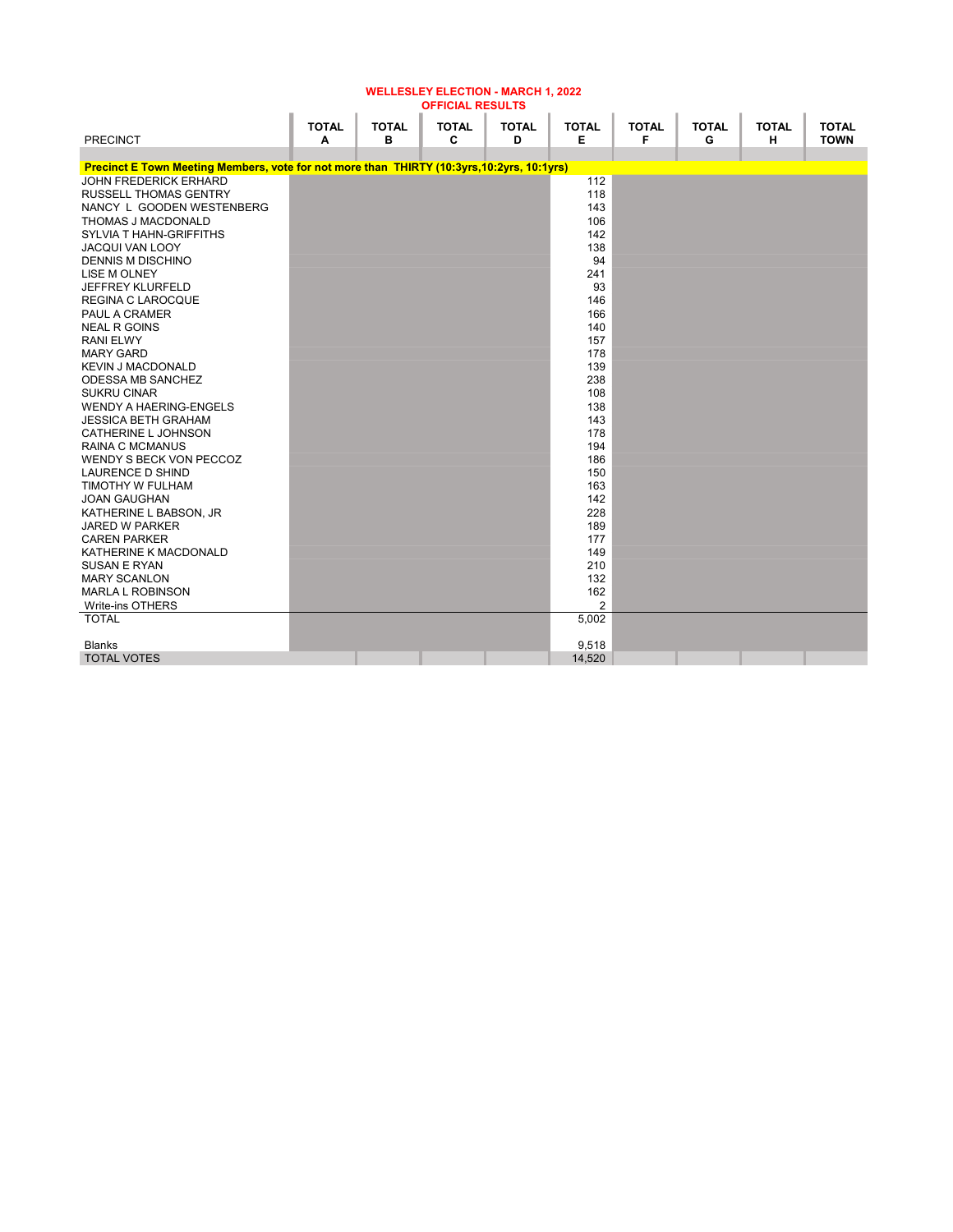|                                                                                            | <b>TOTAL</b> | <b>TOTAL</b> | <b>TOTAL</b> | <b>TOTAL</b> | <b>TOTAL</b> | <b>TOTAL</b>            | <b>TOTAL</b> | <b>TOTAL</b> | <b>TOTAL</b> |
|--------------------------------------------------------------------------------------------|--------------|--------------|--------------|--------------|--------------|-------------------------|--------------|--------------|--------------|
| <b>PRECINCT</b>                                                                            | A            | в            | C            | D            | Е            | F                       | G            | н            | <b>TOWN</b>  |
|                                                                                            |              |              |              |              |              |                         |              |              |              |
| Precinct F Town Meeting Members, vote for not more than THIRTY (10:3yrs, 10:2yrs, 10:1yrs) |              |              |              |              |              |                         |              |              |              |
| <b>ELIZABETH LANGE</b>                                                                     |              |              |              |              |              | 142                     |              |              |              |
| <b>SHAWN BAKER</b>                                                                         |              |              |              |              |              | 140                     |              |              |              |
| <b>CHRISTINE SWENSON LAWRENCE</b>                                                          |              |              |              |              |              | 156                     |              |              |              |
| PRUDENCE B HAY                                                                             |              |              |              |              |              | 173                     |              |              |              |
| <b>DAVID LIVINGSTON</b>                                                                    |              |              |              |              |              | 121                     |              |              |              |
| <b>JULIE RISING BRYAN</b>                                                                  |              |              |              |              |              | 122                     |              |              |              |
| LISA COLLINS                                                                               |              |              |              |              |              | 274                     |              |              |              |
| MICHELE DRAGON LIVINGSTON                                                                  |              |              |              |              |              | 105                     |              |              |              |
| <b>FREDERIC W RIPLEY</b>                                                                   |              |              |              |              |              | 101                     |              |              |              |
| <b>HOPE CROSIER</b>                                                                        |              |              |              |              |              | 168                     |              |              |              |
| <b>DAVID RYAN DAWS</b>                                                                     |              |              |              |              |              | 106                     |              |              |              |
| MICHAEL J MASTRIANNI                                                                       |              |              |              |              |              | 174                     |              |              |              |
| <b>MAGGIE N EGGER</b>                                                                      |              |              |              |              |              | 103                     |              |              |              |
| NICHOLE ANN BERNIER                                                                        |              |              |              |              |              | 120                     |              |              |              |
| NIKI BRINKMAN-OFENLOCH                                                                     |              |              |              |              |              | 177                     |              |              |              |
| <b>SARA A JENNINGS</b>                                                                     |              |              |              |              |              | 143                     |              |              |              |
| <b>STEVEN J SIMONS</b>                                                                     |              |              |              |              |              | 94                      |              |              |              |
| SALVATORE DEFAZIO III                                                                      |              |              |              |              |              | 127                     |              |              |              |
| <b>ELAINE M PUTNAM</b>                                                                     |              |              |              |              |              | 92                      |              |              |              |
| ANNE P COHEN                                                                               |              |              |              |              |              | 164                     |              |              |              |
| C MADISON RILEY, III                                                                       |              |              |              |              |              | 105                     |              |              |              |
| <b>CYNTHIA C EDWARDS</b>                                                                   |              |              |              |              |              | 123                     |              |              |              |
| <b>VIRGINIA LEE FERKO</b>                                                                  |              |              |              |              |              | 103                     |              |              |              |
| MICHAEL ANDREW LICATA                                                                      |              |              |              |              |              | 142                     |              |              |              |
| <b>ERIC M CARLSON</b>                                                                      |              |              |              |              |              | 98                      |              |              |              |
| <b>SUSAN KAGAN LANGE</b>                                                                   |              |              |              |              |              | 137                     |              |              |              |
| SHELLY WARD                                                                                |              |              |              |              |              | 161                     |              |              |              |
| <b>VICTORIA J OSTLER</b>                                                                   |              |              |              |              |              | 114                     |              |              |              |
| Write-in ELIZABETH MAY                                                                     |              |              |              |              |              | 33                      |              |              |              |
| Write-in CHRIS CAVALLERANO                                                                 |              |              |              |              |              | 2                       |              |              |              |
| Write-in JAY PROSNITZ                                                                      |              |              |              |              |              | $\overline{2}$          |              |              |              |
| Write-in KRISTIN COOGAN                                                                    |              |              |              |              |              | $\overline{2}$          |              |              |              |
| Write-in CHRIS BALDWIN                                                                     |              |              |              |              |              | $\overline{2}$          |              |              |              |
| Write-in BRETT ESTWANIK                                                                    |              |              |              |              |              | $\overline{\mathbf{c}}$ |              |              |              |
| Write-ins OTHERS                                                                           |              |              |              |              |              | 3                       |              |              |              |
| <b>TOTAL</b>                                                                               |              |              |              |              |              | 3,831                   |              |              |              |
|                                                                                            |              |              |              |              |              |                         |              |              |              |
| <b>Blanks</b>                                                                              |              |              |              |              |              | 8,919                   |              |              |              |
| <b>TOTAL VOTES</b>                                                                         |              |              |              |              |              | 12,750                  |              |              |              |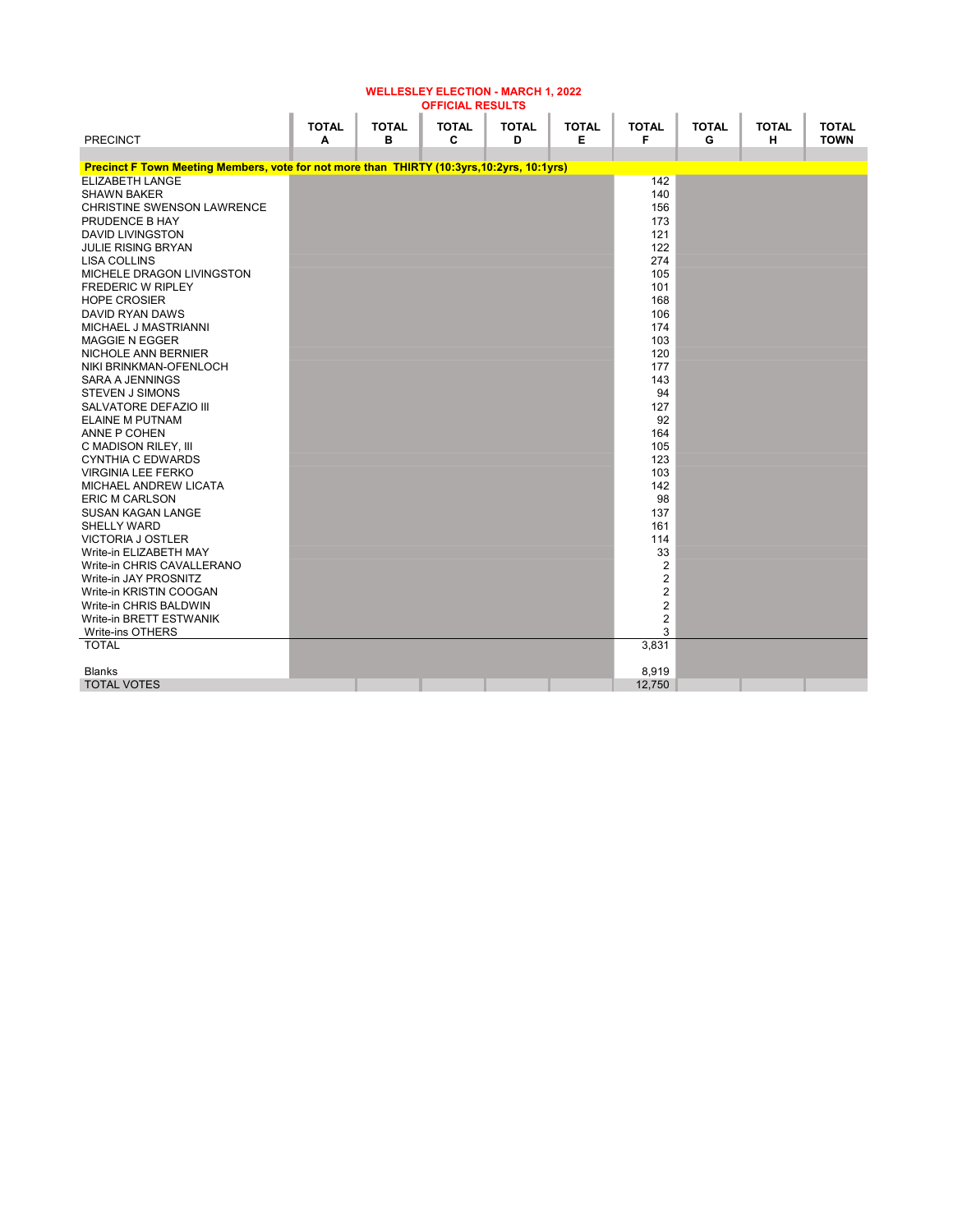|                                                                                            | <b>TOTAL</b> | <b>TOTAL</b> | <b>TOTAL</b> | <b>TOTAL</b> | <b>TOTAL</b> | <b>TOTAL</b> | <b>TOTAL</b> | <b>TOTAL</b> | <b>TOTAL</b> |
|--------------------------------------------------------------------------------------------|--------------|--------------|--------------|--------------|--------------|--------------|--------------|--------------|--------------|
| <b>PRECINCT</b>                                                                            | A            | в            | C            | D            | Е            | F            | G            | н            | <b>TOWN</b>  |
| Precinct G Town Meeting Members, vote for not more than THIRTY (10:3yrs, 10:2yrs, 10:1yrs) |              |              |              |              |              |              |              |              |              |
| <b>SUSAN A MANGIACOTTI</b>                                                                 |              |              |              |              |              |              | 96           |              |              |
| LORRI WOODACRE                                                                             |              |              |              |              |              |              | 69           |              |              |
| ANDREW A WILSON                                                                            |              |              |              |              |              |              | 75           |              |              |
| <b>THADDEUS A HEUER</b>                                                                    |              |              |              |              |              |              | 69           |              |              |
| EDWARD D FOLLAND                                                                           |              |              |              |              |              |              | 63           |              |              |
| <b>MARJORIE R FREIMAN</b>                                                                  |              |              |              |              |              |              | 80           |              |              |
| <b>JE'LESIA JONES</b>                                                                      |              |              |              |              |              |              | 87           |              |              |
| <b>RUSSELL B ASTLEY III</b>                                                                |              |              |              |              |              |              | 71           |              |              |
| <b>FREDERICK W SCHALLER</b>                                                                |              |              |              |              |              |              | 53           |              |              |
| <b>TAMARA V SIELECKI-DZURDZ</b>                                                            |              |              |              |              |              |              | 55           |              |              |
| PAUL H MERRY                                                                               |              |              |              |              |              |              | 81           |              |              |
| <b>CRAIG L COHEN</b>                                                                       |              |              |              |              |              |              | 72           |              |              |
| MARY ANN CLUGGISH                                                                          |              |              |              |              |              |              | 75           |              |              |
| TODD M COOK                                                                                |              |              |              |              |              |              | 78           |              |              |
| RICHARD MICHAEL SALASOVICH                                                                 |              |              |              |              |              |              | 73           |              |              |
| PETER SOLOMON                                                                              |              |              |              |              |              |              | 92           |              |              |
| <b>DIANE CAMPBELL</b>                                                                      |              |              |              |              |              |              | 83           |              |              |
| KATHLEEN F TRUMBULL                                                                        |              |              |              |              |              |              | 61           |              |              |
| <b>MICHAEL R TOBIN</b>                                                                     |              |              |              |              |              |              | 95           |              |              |
| RENEE B O'SULLIVAN                                                                         |              |              |              |              |              |              | 56           |              |              |
| <b>JANET Z GIELE</b>                                                                       |              |              |              |              |              |              | 71           |              |              |
| <b>DOUGLAS W SMITH</b>                                                                     |              |              |              |              |              |              | 76           |              |              |
| JUDSON L JAFFE                                                                             |              |              |              |              |              |              | 83           |              |              |
| HAROLD N KAPLAN, SR                                                                        |              |              |              |              |              |              | 58           |              |              |
| ALLAN L PORT                                                                               |              |              |              |              |              |              | 73           |              |              |
| ALICE HANLON PEISCH                                                                        |              |              |              |              |              |              | 142          |              |              |
| <b>JOAN HACKETT CODY</b>                                                                   |              |              |              |              |              |              | 56           |              |              |
| Write-in PHILIPPA BIGGERS                                                                  |              |              |              |              |              |              | 15           |              |              |
| Write-in KARL HAMMOND                                                                      |              |              |              |              |              |              | 2            |              |              |
| Write-in ELIZABETH HUNNEWELL                                                               |              |              |              |              |              |              | $\mathbf{1}$ |              |              |
| Write-in ELIZABETH MCCAULEY                                                                |              |              |              |              |              |              | $\mathbf{1}$ |              |              |
| Write-in ALBERT FERGUSON                                                                   |              |              |              |              |              |              | 1            |              |              |
| Write-in PARKER MORSE                                                                      |              |              |              |              |              |              | $\mathbf{1}$ |              |              |
| Write-ins OTHERS<br><b>TOTAL</b>                                                           |              |              |              |              |              |              | 2,064        |              |              |
|                                                                                            |              |              |              |              |              |              |              |              |              |
| <b>Blanks</b>                                                                              |              |              |              |              |              |              | 5,376        |              |              |
| <b>TOTAL VOTES</b>                                                                         |              |              |              |              |              |              | 7,440        |              |              |
|                                                                                            |              |              |              |              |              |              |              |              |              |